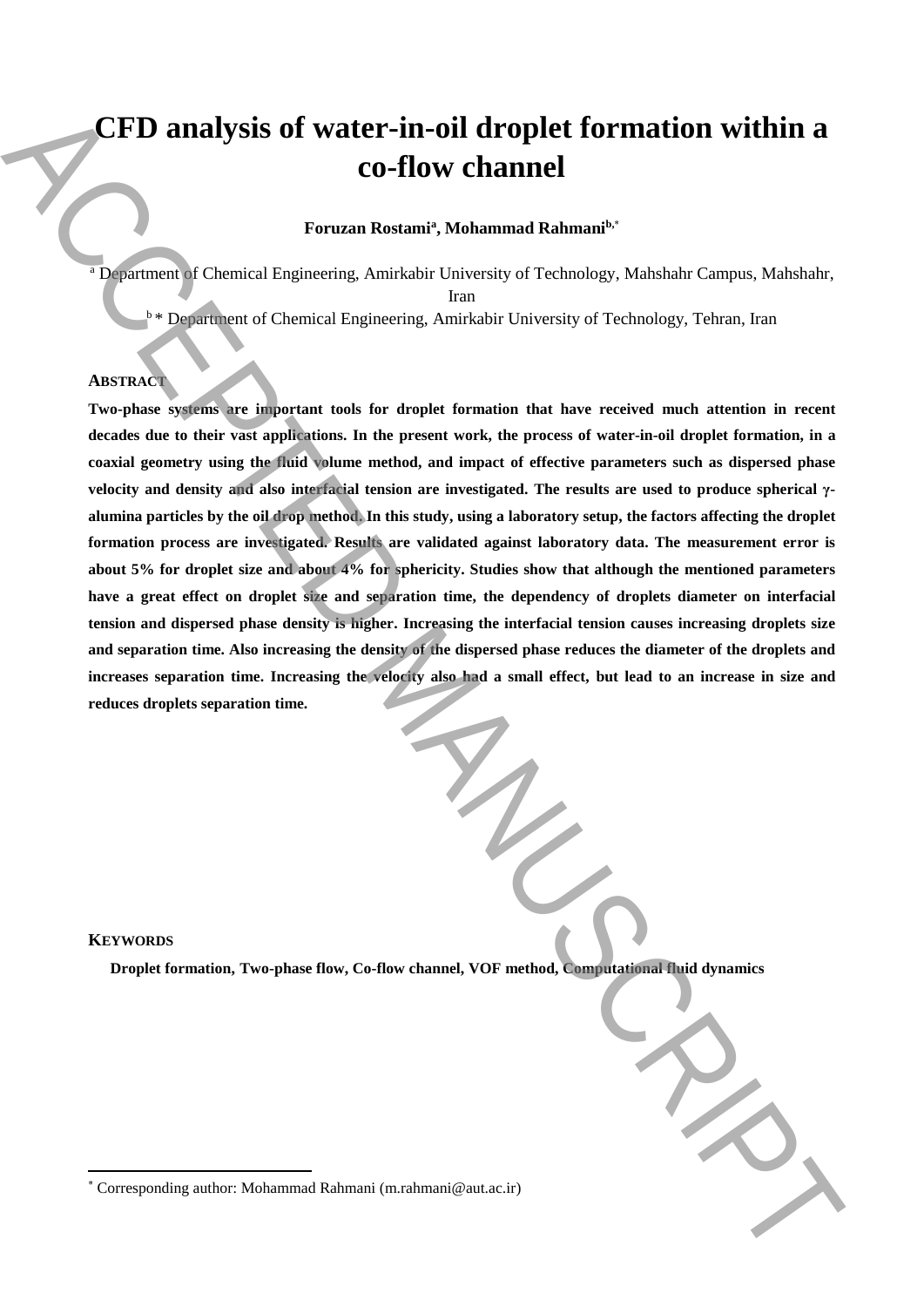# **1. Introduction**

Multiphase flow is the simultaneous flow of several thermodynamic phases next to each other, where these phases interact with each other. In the process of droplet formation in the liquid phase, two-phase flow is the simplest and the most important one. These processes play an important role in the fields of chemical, Lab-on-Chip, drug delivery, encapsulation, and nanomaterials synthesis [1].

 In the process of droplet formation, the continuous forming of small droplets with the same distance from each other is very important. Experimental works face limitations such as the very small geometry, the difficulty of manufacturing the equipment, the high cost, and time-consuming experimentations that the CFD can overcome.

A survey of the recent studies indicates that the process of formation and control of droplets is very complex due to the presence of various parameters such as interfacial tension, viscosity, surfactant, density, geometry, and so on. The effect of these parameters on different geometries has been investigated by experiments and simulations [2-5].

 In the present study, the simulation of droplet formation due to the mixing of two immiscible fluids is studied. The Eulerian–Eulerian method for both phases in a coaxial geometry is used. To capture the interface volume of fluid (VOF) method has been used. The results of this study can be used to produce γ-alumina spherical particles by oil drop method. Droplet simulation using computational fluid dynamics can be effective in designing a suitable system for the production of uniform spherical particles as well as controlling their sphericity. The effect of the dispersed phase velocity, density, and surface tension are investigated. A buttombased on the fact into the state of the state of the state of the state of the state of the state of the state of the state of the state of the state of the state of the state of the state of the state of the stat

# **2-Numerical method**

#### **2-1- VOF model theory**

The method of the volume of fluid was employed to solve the governing equations. This method uses a finite volume constant lattice to calculate the position of the interface between two immiscible fluids. In this method, a volume fraction function is used to distinguish between two phases. A value of zero indicates the presence of the first fluid and a value of one indicates the presence of a second fluid. On the computational range, the volume fraction values between these two values indicate the existence of an interface.

#### **2-2- Governing equations**

Two fluids are considered incompressible, Newtonian, The process is performed without any external force. Governing equations include two main equations: continuity equation and Navier-Stokes,

$$
\frac{\partial \rho}{\partial t} + \nabla \cdot (\rho \vec{U}) = 0 \tag{1}
$$

$$
\rho \left( \frac{\partial \overline{U}}{\partial t} + \overline{U} . \Delta \overline{U} \right) = -\nabla P + \mu \Delta^2 \overline{U} + \rho g + F_{\sigma}
$$
\n(2)

#### **2-3- Fluid properties and boundary conditions**

Deionized water is considered as a dispersed phase and oil is considered as a continuous phase. In this research, a pressure-based solver has been used. The inlets of water and oil phases were set as velocity inlet, the outlet boundary condition was set as atmospheric pressure and no-slip condition was used for walls.

### **3- Simulation results**

#### **3-1- The effect of dispersed phase velocity**

The result indicates that droplet size increases with increasing dispersed phase velocity. Fig 1 shows the simulation results after 16 sec. According to Weber's number in equation 3,

$$
We = \frac{\rho U^2 D_d}{\sigma} \tag{3}
$$

by increasing the dispersed phase velocity, the inertial force dominates, and the balance between interfacial tension and inertial forces is determined by the transition from the dripping regime to the jetting. When the velocity reaches 0.013 m/s, the droplet formation regime changes to the jetting regime. Feng et al.[6] and Carsten et al.[7] found similar results in their studies.



**Fig 1- Effect of dispersed phase velocity on droplet size at t = 16 s**

# **3-2- Effect of interfacial tension**

By increasing the surface tension force, the value of Weber number and Bond numbers decreases according to equations 3 and 4,

 $(4)$ 

$$
Bo = \frac{\rho g D_d^2}{\sigma}
$$